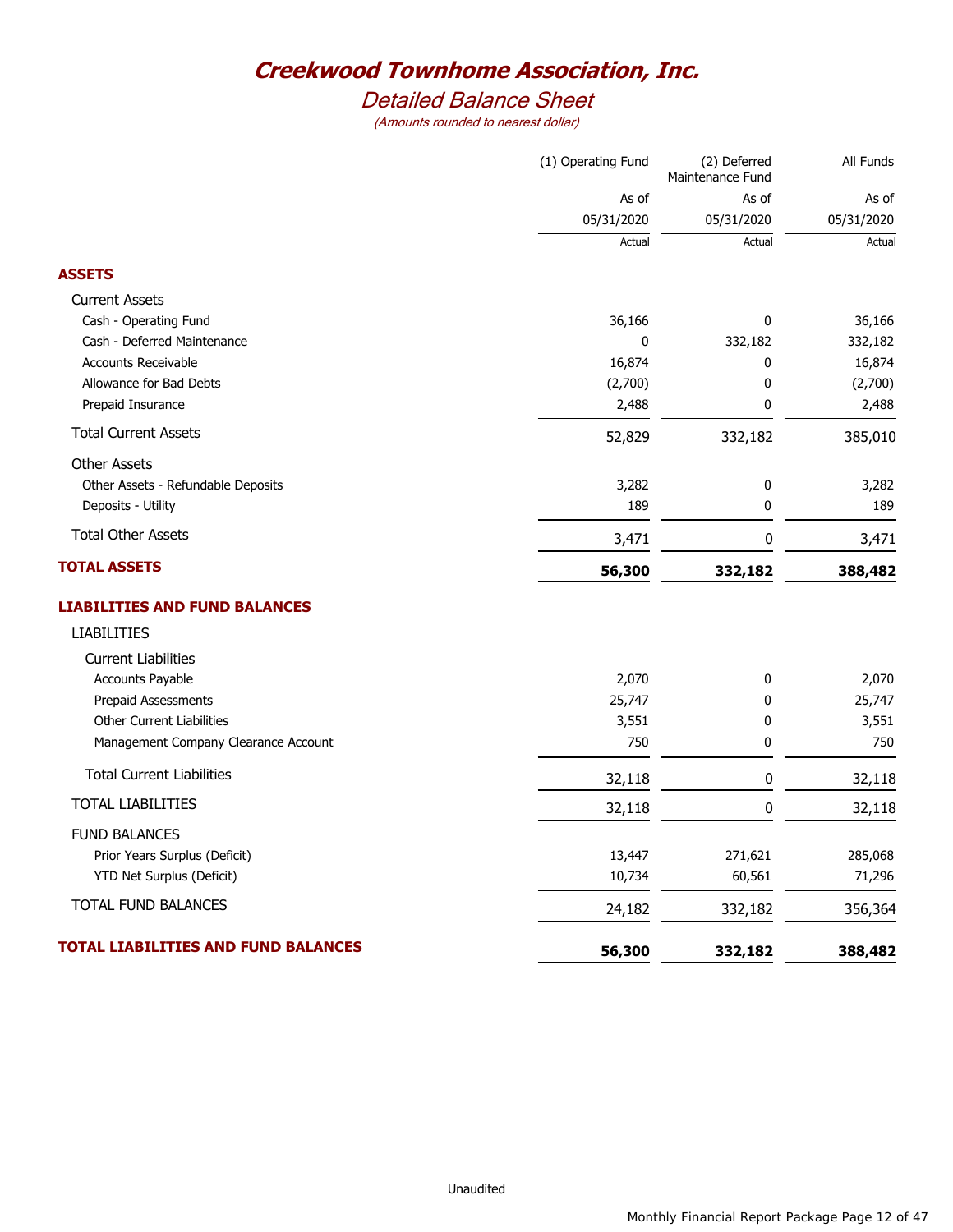*Schedule of Revenues and Expenses - Actual vs. Budget (Accrual)*

### *Operating Fund*

#### *(Amounts rounded to nearest dollar)*

|                                     | Month Ending<br>05/31/2020 |              |             |           |           | <b>YTD</b>   | <b>Budget</b> |           |              |              |       |
|-------------------------------------|----------------------------|--------------|-------------|-----------|-----------|--------------|---------------|-----------|--------------|--------------|-------|
|                                     |                            |              |             |           |           | 05/31/2020   |               |           |              |              |       |
|                                     | \$ Actual                  | \$ Budget    | \$ Variance | Var %     | \$ Actual | \$ Budget    | \$ Variance   | Var %     | \$ Annual    | \$ Remaining | Rem % |
| <b>Revenues</b>                     |                            |              |             |           |           |              |               |           |              |              |       |
| <b>Assessments</b>                  |                            |              |             |           |           |              |               |           |              |              |       |
| <b>Regular Assessments</b>          |                            |              |             |           |           |              |               |           |              |              |       |
| <b>Full Rate</b>                    | 30,240                     | 30,240       | 0           | 0%        | 150,965   | 151,200      | (235)         | 0%        | 362,880      | 211,915      | 58%   |
| <b>Other Assessments</b>            |                            |              |             |           |           |              |               |           |              |              |       |
| <b>Initial Assessment</b>           | 0                          | $\mathbf 0$  | 0           | $0\%$     | 500       | 0            | 500           | 100%      | 0            | (500)        | 0%    |
| Working Capital Assessment          | $\mathbf 0$                | $\mathbf 0$  | $\mathbf 0$ | 0%        | 2,000     | 0            | 2,000         | 100%      | 0            | (2,000)      | 0%    |
| <b>TOTAL Other Assessments</b>      | $\mathbf 0$                | $\mathbf{0}$ | $\pmb{0}$   | $0\%$     | 2,500     | $\mathbf 0$  | 2,500         | 100%      | $\mathbf 0$  | (2,500)      | 0%    |
| <b>Assessment Allocation</b>        |                            |              |             |           |           |              |               |           |              |              |       |
| <b>Assessment Allocation</b>        | (12,083)                   | (12,083)     | $\mathbf 0$ | $0\%$     | (60, 415) | (60, 415)    | $\mathbf{0}$  | 0%        | (145,000)    | (84, 585)    | 58%   |
| <b>TOTAL Assessment Allocation</b>  | (12,083)                   | (12,083)     | $\pmb{0}$   | $0\%$     | (60, 415) | (60, 415)    | 0             | 0%        | (145,000)    | (84, 585)    | 58%   |
| <b>TOTAL Assessments</b>            | 18,157                     | 18,157       | $\mathbf 0$ | 0%        | 93,050    | 90,785       | 2,265         | 2%        | 217,880      | 124,830      | 57%   |
| <b>Other Income</b>                 |                            |              |             |           |           |              |               |           |              |              |       |
| Late Payment Charges                | 375                        | 0            | 375         | 100%      | 2,150     | 0            | 2,150         | 100%      | 0            | (2, 150)     | 0%    |
| Late Payment Charges Waived         | (25)                       | 0            | (25)        | $(100\%)$ | (525)     | $\mathbf{0}$ | (525)         | $(100\%)$ | $\mathbf{0}$ | 525          | 100%  |
| Penalties and Interest              | 25                         | 0            | 25          | 100%      | 25        | 0            | 25            | 100%      | 0            | (25)         | 0%    |
| <b>Finance Fees</b>                 | 144                        | 0            | 144         | 100%      | 653       | $\mathbf{0}$ | 653           | 100%      | $\mathbf{0}$ | (653)        | 0%    |
| <b>TOTAL Other Income</b>           | 519                        | $\mathbf 0$  | 519         | 100%      | 2,303     | 0            | 2,303         | 100%      | $\mathbf 0$  | (2, 303)     | 0%    |
| <b>TOTAL Revenues</b>               | 18,676                     | 18,157       | 519         | 3%        | 95,353    | 90,785       | 4,568         | 5%        | 217,880      | 122,527      | 56%   |
| <b>Expenses</b>                     |                            |              |             |           |           |              |               |           |              |              |       |
| <b>Operating Expenses</b>           |                            |              |             |           |           |              |               |           |              |              |       |
| <b>Direct Operating Expenses</b>    |                            |              |             |           |           |              |               |           |              |              |       |
| <b>Grounds Maintenance</b>          |                            |              |             |           |           |              |               |           |              |              |       |
| Landscape Contract                  | 7,809                      | 4,450        | (3, 359)    | (75%)     | 32,874    | 22,250       | (10, 624)     | (48%)     | 53,400       | 20,526       | 38%   |
| Mulch                               | 0                          | 1,560        | 1,560       | 100%      | 0         | 7,800        | 7,800         | 100%      | 18,726       | 18,726       | 100%  |
| Landscape - Other                   | 0                          | 83           | 83          | 100%      | 0         | 415          | 415           | 100%      | 1,000        | 1,000        | 100%  |
| Pond/Lake Maintenance               | 550                        | 275          | (275)       | $(100\%)$ | 1,375     | 1,375        | 0             | 0%        | 3,300        | 1,925        | 58%   |
| Irrigation/Well Maint/Replace       | 74                         | 300          | 226         | 75%       | 1,115     | 1,500        | 385           | 26%       | 3,600        | 2,485        | 69%   |
| Termite Warranty Program & Pest     | $\mathbf{0}$               | 1,512        | 1,512       | 100%      | 7,452     | 7,560        | 108           | 1%        | 18,148       | 10,696       | 59%   |
| <b>TOTAL Grounds Maintenance</b>    | 8,433                      | 8,180        | (253)       | (3%)      | 42,816    | 40,900       | (1, 916)      | (5%)      | 98,174       | 55,358       | 56%   |
| <b>Clubhouse and Pool</b>           |                            |              |             |           |           |              |               |           |              |              |       |
| Pool Maintenance Contract           | 800                        | 800          | 0           | 0%        | 4,000     | 4,000        | 0             | 0%        | 9,600        | 5,600        | 58%   |
| Pool Expense - Other                | 502                        | 175          | (327)       | (187%)    | 612       | 875          | 263           | 30%       | 2,100        | 1,488        | 71%   |
| <b>Amenity Center Repairs/Maint</b> | $\mathbf 0$                | 333          | 333         | 100%      | $\Omega$  | 1,665        | 1,665         | 100%      | 4,000        | 4,000        | 100%  |

Unaudited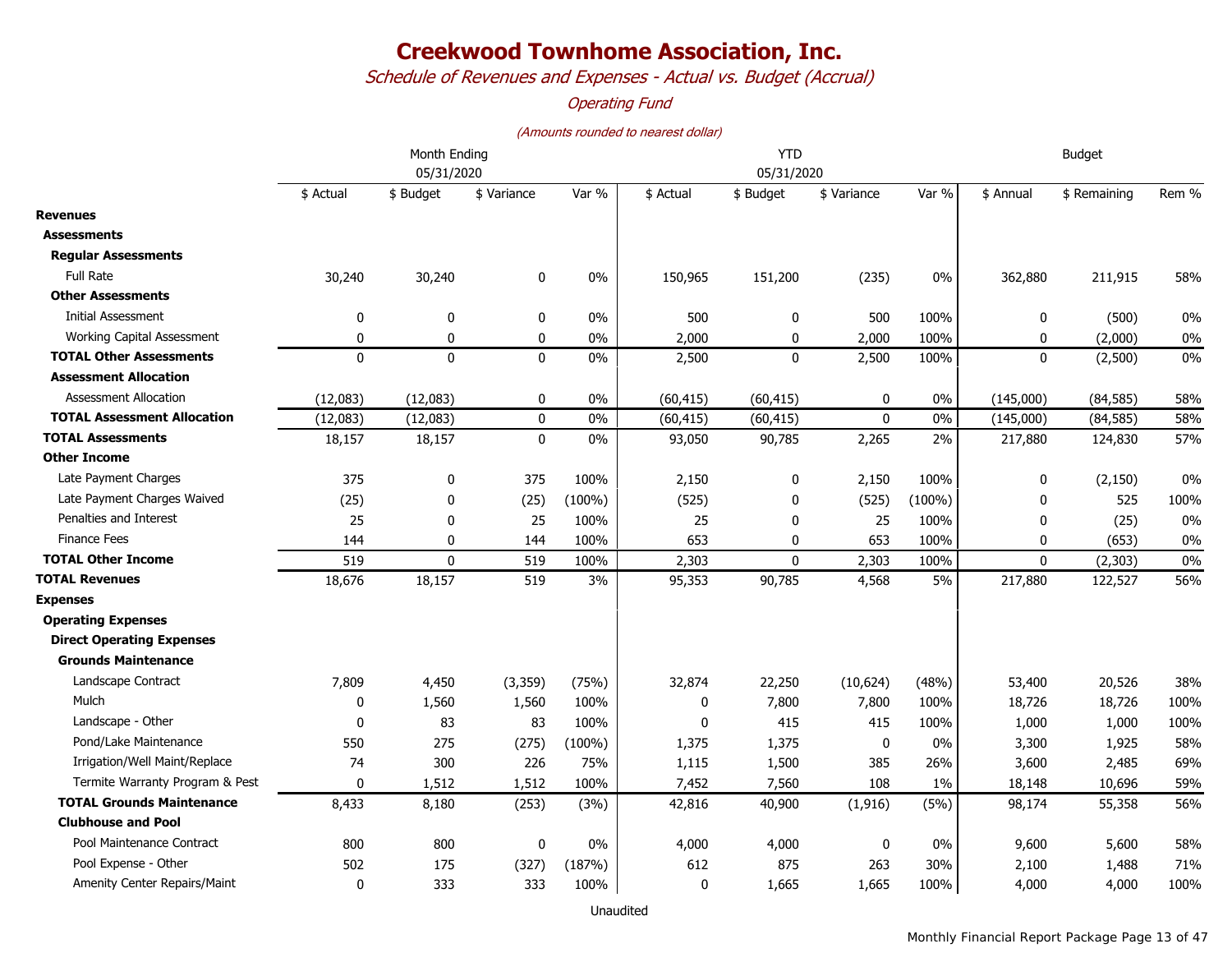## *Schedule of Revenues and Expenses - Actual vs. Budget (Accrual)*

### *Operating Fund*

|                                                      | Month Ending |             |             |        | <b>YTD</b>   |             |             |           | <b>Budget</b> |              |       |
|------------------------------------------------------|--------------|-------------|-------------|--------|--------------|-------------|-------------|-----------|---------------|--------------|-------|
|                                                      |              | 05/31/2020  |             |        |              | 05/31/2020  |             |           |               |              |       |
|                                                      | \$ Actual    | \$ Budget   | \$ Variance | Var %  | \$ Actual    | \$ Budget   | \$ Variance | Var %     | \$ Annual     | \$ Remaining | Rem % |
| Janitorial Supplies                                  | 0            | 167         | 167         | 100%   | 11           | 835         | 824         | 99%       | 2,000         | 1,989        | 99%   |
| Janitorial Services                                  | 0            | 750         | 750         | 100%   | 2,211        | 3,750       | 1,539       | 41%       | 9,000         | 6,789        | 75%   |
| <b>Annual Meeting</b>                                | 0            | 100         | 100         | 100%   | 125          | 500         | 375         | 75%       | 1,200         | 1,075        | 90%   |
| <b>Homeowner Activities</b>                          | 0            | 200         | 200         | 100%   | 0            | 1,000       | 1,000       | 100%      | 2,400         | 2,400        | 100%  |
| Winter                                               | 0            | 208         | 208         | 100%   | 0            | 1,040       | 1,040       | 100%      | 2,500         | 2,500        | 100%  |
| <b>TOTAL Clubhouse and Pool</b>                      | 1,302        | 2,733       | 1,431       | 52%    | 6,958        | 13,665      | 6,707       | 49%       | 32,800        | 25,842       | 79%   |
| <b>Repairs/Maint - General</b>                       |              |             |             |        |              |             |             |           |               |              |       |
| Gate Maintenance Contract                            | 0            | 50          | 50          | 100%   | 360          | 250         | (110)       | (44%)     | 600           | 240          | 40%   |
| <b>Amenity Access Systems</b>                        | 0            | 67          | 67          | 100%   | $\mathbf{0}$ | 335         | 335         | 100%      | 800           | 800          | 100%  |
| General Maintenance and Repair                       | 230          | 1,550       | 1,320       | 85%    | 6,133        | 7,750       | 1,617       | 21%       | 18,600        | 12,467       | 67%   |
| <b>TOTAL Repair/Maint - General</b>                  | 230          | 1,667       | 1,437       | 86%    | 6,493        | 8,335       | 1,842       | 22%       | 20,000        | 13,507       | 68%   |
| <b>Utilities</b>                                     |              |             |             |        |              |             |             |           |               |              |       |
| Electricity - Amenity Center                         | 214          | 118         | (96)        | (81%)  | 1,377        | 590         | (787)       | (133%)    | 1,421         | 44           | 3%    |
| Electricity - Entry                                  | 18           | 114         | 96          | 84%    | 102          | 570         | 468         | 82%       | 1,366         | 1,264        | 93%   |
| Electricity - Irrigation                             | 175          | 350         | 175         | 50%    | 564          | 1,750       | 1,186       | 68%       | 4,200         | 3,636        | 87%   |
| Electricity - Streetlights                           | 1,067        | 1,283       | 216         | 17%    | 5,532        | 6,415       | 883         | 14%       | 15,400        | 9,868        | 64%   |
| Telephone/Gate Access Control                        | 0            | 50          | 50          | 100%   | $\mathbf 0$  | 250         | 250         | 100%      | 600           | 600          | 100%  |
| Water/Sewer-Amenity Center                           | 574          | 266         | (308)       | (116%) | 2,882        | 1,330       | (1, 552)    | (117%)    | 3,188         | 306          | 10%   |
| <b>TOTAL Utilities</b>                               | 2,048        | 2,181       | 133         | 6%     | 10,456       | 10,905      | 449         | 4%        | 26,175        | 15,719       | 60%   |
| <b>TOTAL Direct Operating Expenses</b>               | 12,013       | 14,761      | 2,748       | 19%    | 66,723       | 73,805      | 7,082       | 10%       | 177,149       | 110,426      | 62%   |
| <b>General and Administrative</b><br><b>Expenses</b> |              |             |             |        |              |             |             |           |               |              |       |
| <b>Professional Fees</b>                             |              |             |             |        |              |             |             |           |               |              |       |
| Income Tax Preparation                               | 295          | 250         | (45)        | (18%)  | 295          | 1,250       | 955         | 76%       | 3,000         | 2,705        | 90%   |
| Legal and Professional Fees                          | $\mathbf 0$  | 300         | 300         | 100%   | 1,203        | 1,500       | 297         | 20%       | 3,600         | 2,397        | 67%   |
| Reserve Study                                        | $\mathbf{0}$ | 375         | 375         | 100%   | 2,691        | 1,875       | (816)       | (44%)     | 4,500         | 1,809        | 40%   |
| <b>TOTAL Professional Fees</b>                       | 295          | 925         | 630         | 68%    | 4,189        | 4,625       | 436         | 9%        | 11,100        | 6,911        | 62%   |
| <b>Bad Debts</b>                                     |              |             |             |        |              |             |             |           |               |              |       |
| Allowance for BD Adjustment                          | (500)        | 0           | 500         | 100%   | 2,580        | $\mathbf 0$ | (2,580)     | $(100\%)$ | 0             | (2,580)      | 0%    |
| <b>TOTAL Bad Debts</b>                               | (500)        | $\mathbf 0$ | 500         | 100%   | 2,580        | $\mathbf 0$ | (2,580)     | $(100\%)$ | $\mathbf 0$   | (2,580)      | 0%    |
| <b>Bank Charges</b>                                  |              |             |             |        |              |             |             |           |               |              |       |
| <b>Bank Charges</b>                                  | 0            | 17          | 17          | 100%   | $\mathbf 0$  | 85          | 85          | 100%      | 200           | 200          | 100%  |
| <b>TOTAL Bank Charges</b>                            | 0            | 17          | 17          | 100%   | $\Omega$     | 85          | 85          | 100%      | 200           | 200          | 100%  |
| <b>Collection Expense</b>                            |              |             |             |        |              |             |             |           |               |              |       |
|                                                      |              |             |             |        |              |             |             |           |               |              |       |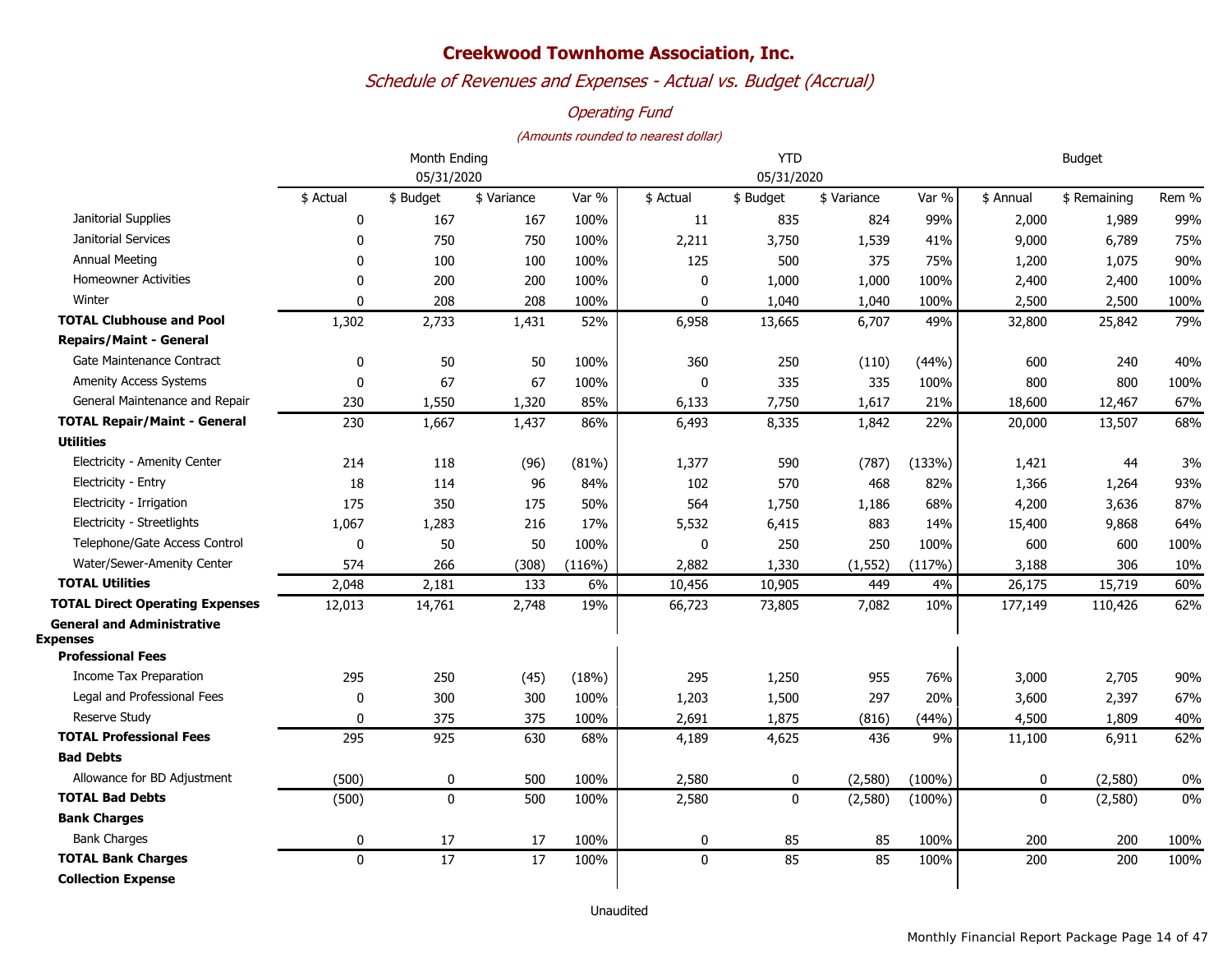## *Schedule of Revenues and Expenses - Actual vs. Budget (Accrual)*

### *Operating Fund*

|                                                            | Month Ending<br>05/31/2020 |             |             |              | <b>YTD</b>   |            |              |           | <b>Budget</b> |              |              |  |
|------------------------------------------------------------|----------------------------|-------------|-------------|--------------|--------------|------------|--------------|-----------|---------------|--------------|--------------|--|
|                                                            |                            |             |             |              |              | 05/31/2020 |              |           |               |              |              |  |
|                                                            | \$ Actual                  | \$ Budget   | \$ Variance | Var %        | \$ Actual    | \$ Budget  | \$ Variance  | Var %     | \$ Annual     | \$ Remaining | Rem %        |  |
| <b>Collection Expense</b>                                  | 85                         | 85          | 0           | 0%           | 425          | 425        | 0            | $0\%$     | 1,020         | 595          | 58%          |  |
| <b>TOTAL Collection Expense</b>                            | 85                         | 85          | $\mathbf 0$ | $0\%$        | 425          | 425        | $\mathbf{0}$ | 0%        | 1,020         | 595          | 58%          |  |
| <b>Insurance</b>                                           |                            |             |             |              |              |            |              |           |               |              |              |  |
| Directors and Officers                                     | $\mathbf{0}$               | 104         | 104         | 100%         | $\mathbf 0$  | 520        | 520          | 100%      | 1,250         | 1,250        | 100%         |  |
| General, Property & Liability                              | 498                        | 433         | (65)        | (15%)        | 2,488        | 2,165      | (323)        | (15%)     | 5,200         | 2,712        | 52%          |  |
| Worker's Compensation                                      | $\Omega$                   | 81          | 81          | 100%         | $\mathbf{0}$ | 405        | 405          | 100%      | 976           | 976          | 100%         |  |
| <b>TOTAL Insurance</b>                                     | 498                        | 618         | 120         | 19%          | 2,488        | 3,090      | 602          | 19%       | 7,426         | 4,938        | 66%          |  |
| <b>Management Fee</b>                                      |                            |             |             |              |              |            |              |           |               |              |              |  |
| Management Contract                                        | 1,012                      | 1,012       | 0           | 0%           | 5,060        | 5,060      | 0            | 0%        | 12,144        | 7,084        | 58%          |  |
| <b>TOTAL Management Fee</b>                                | 1,012                      | 1,012       | 0           | 0%           | 5,060        | 5,060      | 0            | 0%        | 12,144        | 7,084        | 58%          |  |
| <b>Administration</b>                                      |                            |             |             |              |              |            |              |           |               |              |              |  |
| Administration                                             | 135                        | 135         | 0           | $0\%$        | 675          | 675        | 0            | 0%        | 1,620         | 945          | 58%          |  |
| Corporate Annual Report                                    | 100                        | 9           | (91)        | $( > 999\%)$ | 100          | 45         | (55)         | (122%)    | 113           | 13           | 12%          |  |
| Coupons                                                    | $\mathbf{0}$               | $\mathbf 0$ | 0           | $0\%$        | 30           | 0          | (30)         | $(100\%)$ | 0             | (30)         | 0%           |  |
| <b>Internet Access</b>                                     | 361                        | 120         | (241)       | $(201\%)$    | 873          | 600        | (273)        | (46%)     | 1,440         | 567          | 39%          |  |
| Miscellaneous                                              | 78                         | 0           | (78)        | $(100\%)$    | 1,476        | 0          | (1, 476)     | $(100\%)$ | 0             | (1, 476)     | 0%           |  |
| <b>Office Supplies</b>                                     | $\mathbf{0}$               | 150         | 150         | 100%         | $\mathbf{0}$ | 750        | 750          | 100%      | 1,800         | 1,800        | 100%         |  |
| Postage                                                    | $\Omega$                   | 50          | 50          | 100%         | $\Omega$     | 250        | 250          | 100%      | 600           | 600          | 100%         |  |
| <b>TOTAL Administration</b>                                | 674                        | 464         | (210)       | (45%)        | 3,154        | 2,320      | (834)        | (36%)     | 5,573         | 2,419        | 43%          |  |
| <b>TOTAL General and</b><br><b>Administrative Expenses</b> | 2,063                      | 3,121       | 1,058       | 34%          | 17,896       | 15,605     | (2, 291)     | (15%)     | 37,463        | 19,567       | 52%          |  |
| <b>TOTAL Operating Expenses</b>                            | 14,076                     | 17,882      | 3,806       | 21%          | 84,618       | 89,410     | 4,792        | 5%        | 214,612       | 129,994      | 61%          |  |
| <b>Other Expenses</b>                                      |                            |             |             |              |              |            |              |           |               |              |              |  |
| Contingency                                                | 0                          | 221         | 221         | 100%         | 0            | 1,105      | 1,105        | 100%      | 2,652         | 2,652        | 100%         |  |
| <b>TOTAL Other Expenses</b>                                | $\mathbf{0}$               | 221         | 221         | 100%         | $\mathbf 0$  | 1,105      | 1,105        | 100%      | 2,652         | 2,652        | 100%         |  |
| <b>TOTAL Expenses</b>                                      | 14,076                     | 18,103      | 4,027       | 22%          | 84,618       | 90,515     | 5,897        | 7%        | 217,264       | 132,646      | 61%          |  |
| <b>NET SURPLUS (DEFICIT)</b>                               | 4,600                      | 54          | 4,546       | >999%        | 10,734       | 270        | 10,464       | >999%     | 616           | (10, 118)    | $( > 999\%)$ |  |